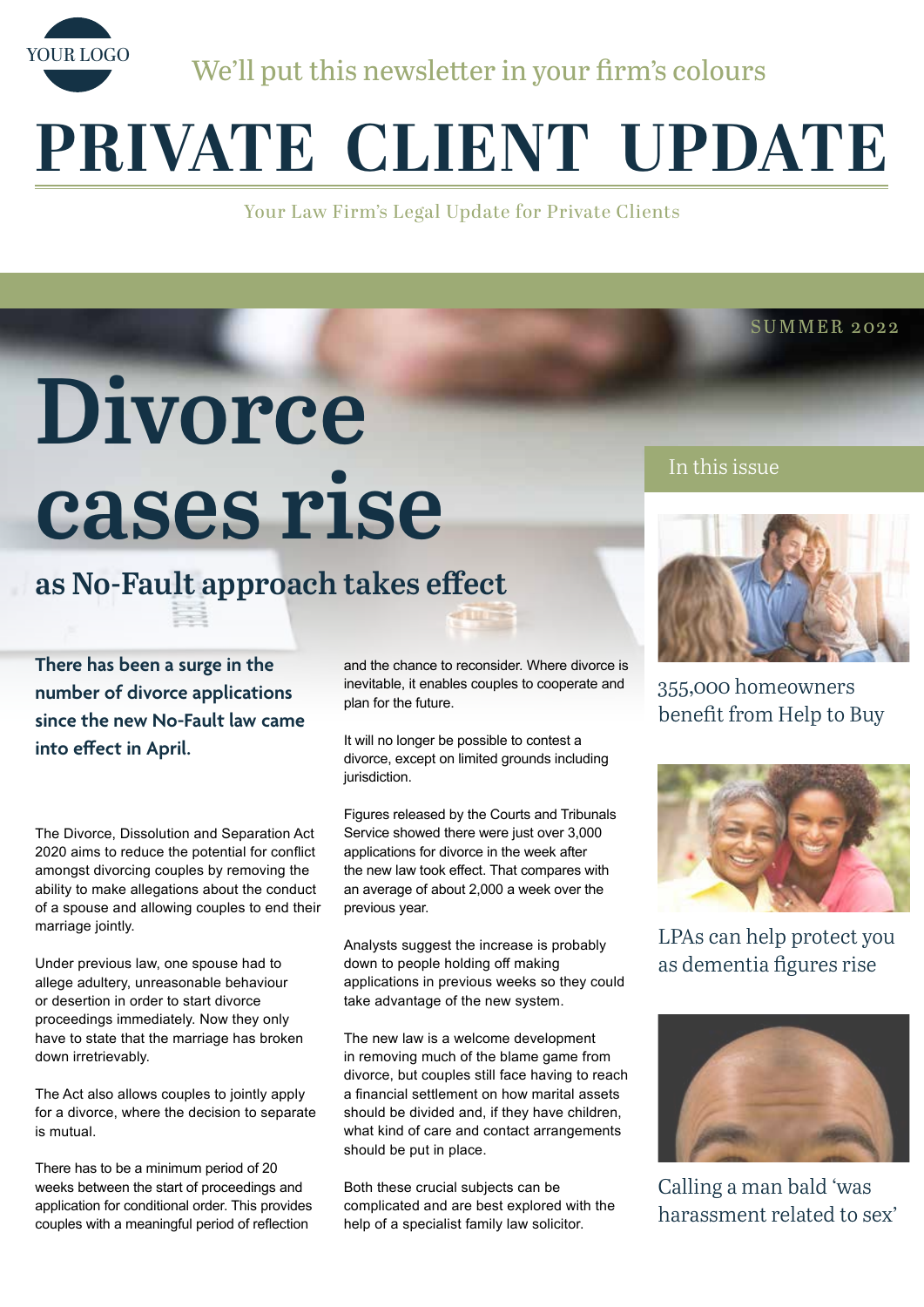# **355,000 homeowners benefit from Help to Buy**

**More than 355,000 homeowners have benefited from the Help to Buy scheme since it was introduced in 2013, according to the latest government figures.**

First-time buyers account for 83% of total purchases. The total value of Help to Buy: Equity Loan stands at £22 billion and the value of the properties sold under the scheme total £99 billion.

The new Help to Buy: Equity Loan for first time buyers started on 1 April 2021 and will continue to help thousands



more people to own their home until March 2023.

Purchasers can borrow up to 20% of the cost of a new build (40% in London), funding the balance via a mortgage and repaying the loan when they sell.

Help to Buy is just one of the ways the government is making homeownership more achievable and affordable. Shared **Ownership** 

First Homes and the Mortgage Guarantee Scheme are also supporting many more people into homes of their

own. The latest mortgage guarantee scheme statistics show 12,388 mortgages have been completed since the scheme's launch in April 2021 to 31 December 2021, with the total value of mortgage loans at £2.2 billion.

Most mortgage completions under the scheme were outside London and the South East (86%) with the highest proportion of property completions in ScOtland (24%) and North West (12%).

Help to Buy and the other schemes have boosted the annual number of firsttime buyers to a 20 year high.

### Please contact us for more information about the issues raised in these articles

## Writing on envelope not enough to alter woman's will

**A court has ruled that informal writing on the back of an envelope was not enough to challenge the terms of a woman's will.** 

The woman had made the will in 2012 with the help of her solicitor.

After her death in 2019 at the age of 93, some writing was found on an envelope containing the will.

Under the heading JANUARY 2015, the writing appeared to alter two of the bequests contained in the will by disinheriting a certain nephew and passing the benefit to another nephew, and by passing the benefit originally due to her predeceasing brother to a third nephew.

Two executrixes of the will applied to the court for certification that the informal writing had been executed by the deceased with testamentary intent and was consequently to be considered as an adjunct or codicil.

The court refused the application. It held that the 2012 will was a probative deed and so enjoyed a legal status that deserved respect and, while its terms were not insurmountable, it could not easily be brushed aside or altered.

The intention of the author of the informal writing was not clear from the words used.

There was no operative clause which clearly and succinctly informed the reader what the writer's intention was and what was to be done.

Put another way, testamentary language had not been used.

The closest the informal writing came to testamentary language was the use of the word "alterations" but the informal writing could have been in contemplation of making alterations as much as their actual implementation.

The evidence from what was written, where it was written and where it was found failed to persuade the court that the deceased had intended to alter the clear and probative testamentary writing that was her 2012 will.

Clients engaged solicitors to draw up their wills to ensure that their testamentary intentions were carried into effect, and it would be unsatisfactory if that could easily be disturbed.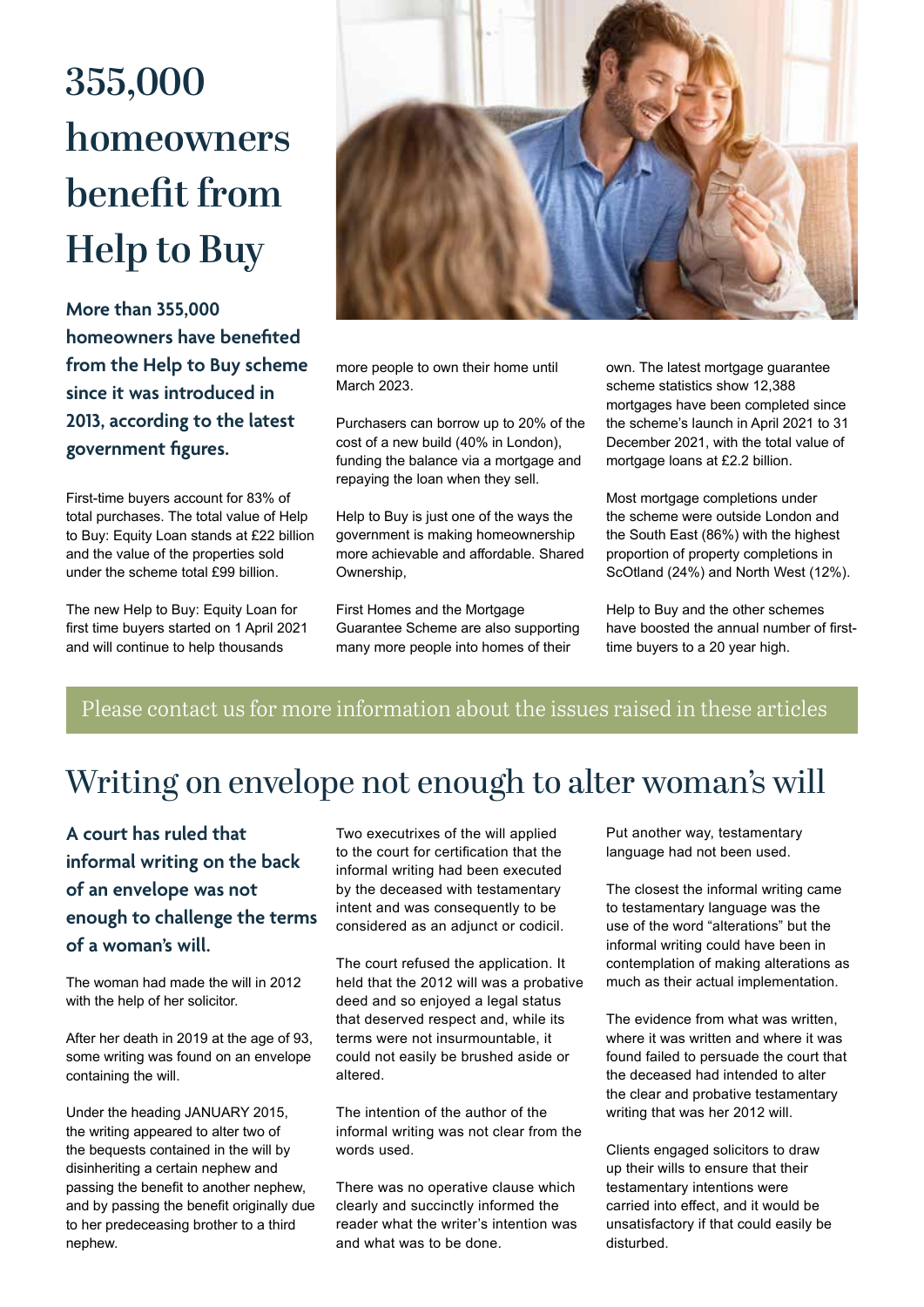

## **LPAs can help protect you as dementia figures rise**

**The government is to launch a 10-Year Plan to tackle dementia following estimates that one million people will be living with the disease in the UK by 2025 and 1.6 million by 2040.**

Health Secretary Sajid Javid said the plan will focus on new medicines and ways to offer greater support for sufferers with their specific health and care needs.

However, the problems created by dementia can be widespread and

involve several issues other than just direct medical treatment.

Families may also have to take major decisions for sufferers, relating to finance and welfare.

This can be difficult and may require having to go to court to get permission to act on the sufferer's behalf. Fortunately, it's possible for a person to make such arrangements in advance, before they become ill.

Lasting Powers of Attorney enable you to take control of your future while you are still healthy by nominating someone you trust such as a family member to act on your behalf if you ever become

incapacitated and unable to make decisions for yourself.

The property and finance LPA allows you to appoint someone to look after your financial affairs and the personal welfare LPA lets you grant an attorney authority over such matters as health care and the kind of treatment you receive.

If you don't have such arrangements in place, your family may have to go through complicated and timeconsuming legal processes just to get the authority to help run your affairs for you. That can create extra stress at a time when they will already be worried about you and your failing health.

## Calling a man bald 'was harassment related to sex'

**An electrician has won his claim of sex harassment after his boss called him 'bald' during a row at work.** 

Tony Finn worked for the Big Bung Company in Yorkshire for more than 20 years.

He was dismissed following a row on the factory floor with his line manager, Jamie King, in July 2019.



Finn took his case to the Employment Tribunal claiming he had been the victim of harassment related to sex.

The court heard that during the row, King had called Finn 'a bald  $c^{***}$ 

Finn said he was not offended by the bad language, which was commonplace on the factory floor, but felt that by referencing his baldness King had "crossed the line".

The three-person panel in the tribunal ruled that insulting a man by calling him bald is harassment related to sex

because it was a specific comment for males, as remarking on the size of a woman's breasts would be specifically aimed at females.

Judge Brain commented: "As all three members of the Tribunal will vouchsafe, baldness is much more prevalent in men than women. We find it to be inherently related to sex.

"By referring to Mr Finn as a 'bald c\*\*\*' Mr King's conduct was unwanted, it was a violation of the claimant's dignity, it created an intimidating environment for him, it was done for that purpose, and it related to Mr

Finn's claims of unfair dismissal, wrongful dismissal and sex harassment were upheld, and a compensation figure will be determined at a later date.